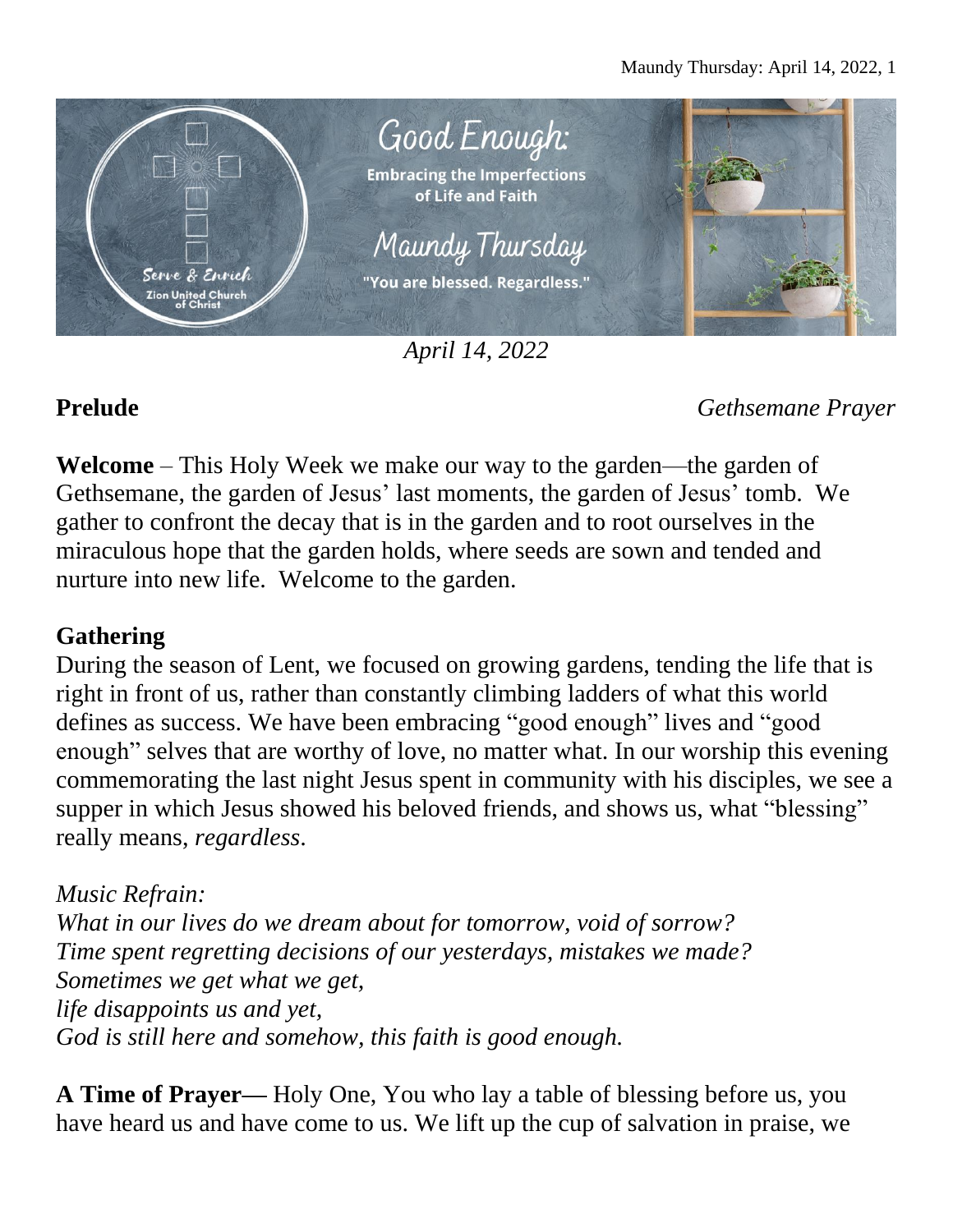break open and share our love. Open us this night to your presence in our gardens of delight and sorrow–in the simple and good enough moments that fill our days.

**The Lord's Prayer** (unison)—Our Father, who art in heaven, hallowed be thy name, thy kingdom come, thy will be done, on earth as it is in heaven. Give us this day our daily bread. And forgive us our debts, as we forgive our debtors. And lead us not into temptation, but deliver us from evil. For thine is the kingdom, and the power, and the glory, forever. Amen.

## **We Hear God's Word** *Matthew 5:1-11 (NRSV)*

When Jesus saw the crowds, he went up the mountain; and after he sat down, his disciples came to him. Then he began to speak, and taught them, saying:

"Blessed are the poor in spirit, for theirs is the kingdom of heaven.

"Blessed are those who mourn, for they will be comforted.

"Blessed are the meek, for they will inherit the earth.

"Blessed are those who hunger and thirst for righteousness, for they will be filled.

"Blessed are the merciful, for they will receive mercy.

"Blessed are the pure in heart, for they will see God.

"Blessed are the peacemakers, for they will be called children of God.

"Blessed are those who are persecuted for righteousness 'sake, for theirs is the kingdom of heaven.

"Blessed are you when people revile you and persecute you and utter all kinds of evil against you falsely on my account.

"Rejoice and be glad, for your reward is great in heaven, for in the same way they persecuted the prophets who were before you."

## **Thoughts about an Imperfect Life and Faith—***Kate Bowler and Jessica Richie devotional #Blessed from their book Good Enough.*

We don't live in a culture of *blessing*. We live in a culture of #Blessed.

[New car? #Blessed. Bigger house? #Blessed.] Christmas card professional photo shoot where everyone is looking directly at the camera wearing matching…tops? #Blessed.

As Christians, we cross-stitch our blessings on pillows, hand-letter them in whimsical fonts, and tattoo them on our bodies, forgetting, perhaps, that Jesus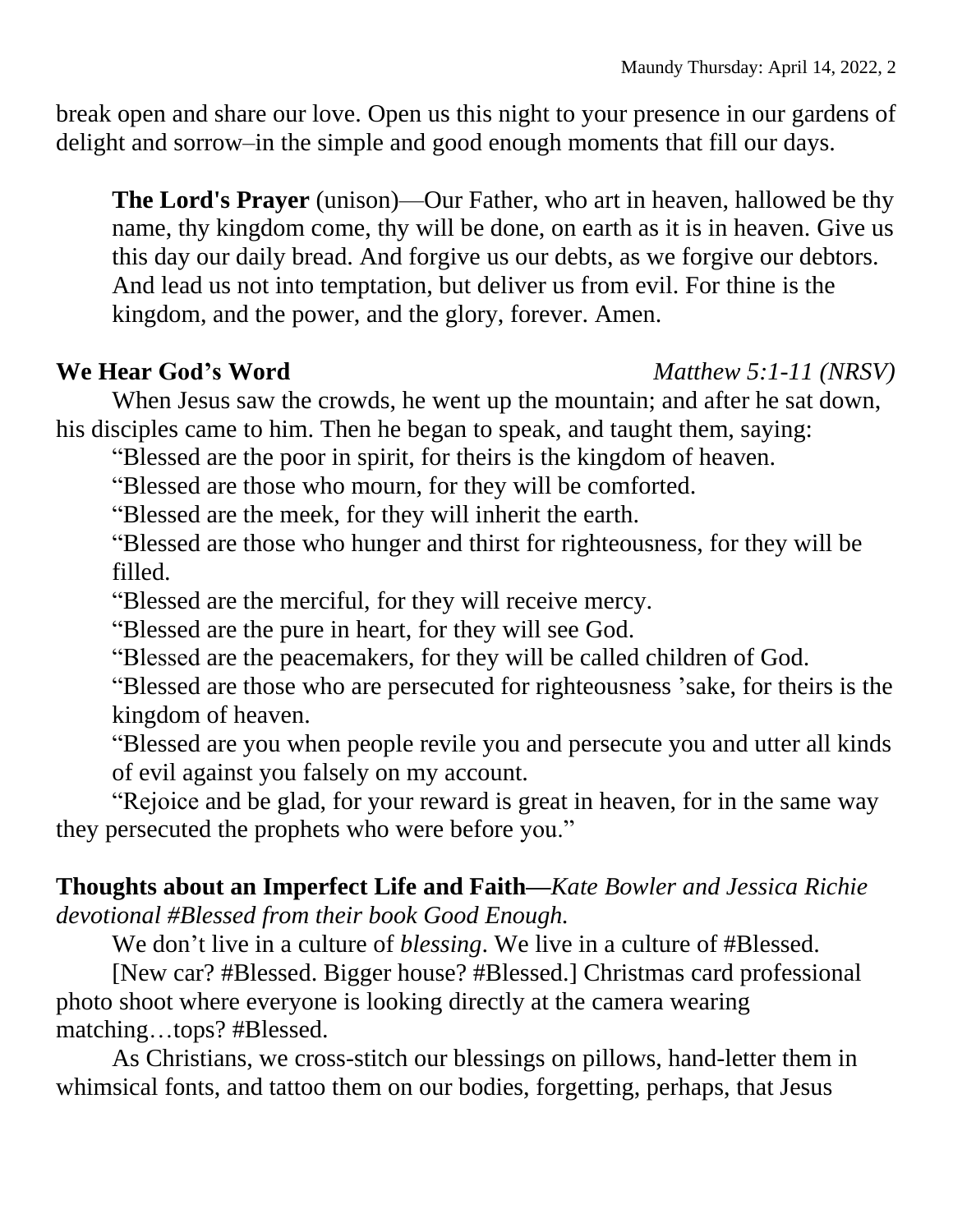turned the idea of what makes us blessed upside down. His blessings should leave some people wide-eyed, and others with tears of relief streaming down their cheeks.

Jesus says, blessed are you when you are at the end of your rope. When you are exhausted and despairing. When tears are your food, morning and night. When your stomach grumbles and your mouth is dry. Blessed are you who forgives the person who never said sorry and who definitely didn't deserve your forgiveness. You who are ridiculed and humiliated, left out and left behind. The timid and the soft-spoken. The one who works toward peace instead of the easy road of vengeance.

So much of how we interpret these blessings depends on where we are sitting when we hear them.

Maybe we are like the respected and applauded religious leaders in Jesus's time. We've elbowed our way to the front row, or perhaps we were ushered in by privilege and birthright. We say and do the right things. Our righteousness is on full display on Instagram. Our chest puffs with pride at how well life has worked out our beautiful family, our comfortable bank account, our healthy body. These beatitudes should make us uncomfortable. Because God is celebrating who we try so hard *not* to be. *Dependent. Needy. Desperate.*

These blessings will sound quite different if you're the one at the back of the crowd. The one who barely feels like you belong in the first place. The one who's scared someone will find out that you don't have it all together.

Jesus often taught by taking something conceptual and comparing it to something concrete. For example, "The kingdom of heaven is like a treasure hidden in a field" (Matthew 13:44). To his hearers who grew up in farms and fields, this would be tactile, not just intellectual. It's a rhetorical device that doesn't need detailed notes or a tape recorder. You'd remember.

In these blessings, it's like Jesus is pulling examples from the very people listening in. "Blessed are you, Jamie, even when you mourn the person you lost." "Blessed are you, [Crystal], though you are struggling to find hope." "Blessed are you, John, when there isn't enough to feed your family."

He was looking into the eyes of those who felt like the misfits. And then used the everyday experiences of weeping, hungering, thirsting, suffering as a badge of belonging.

The left out will be welcomed with a warm embrace. The forgotten will not just be remembered but honored. The ones who don't have it all together are exactly who God is inviting into the kingdom. In fact, the whole kingdom belongs to the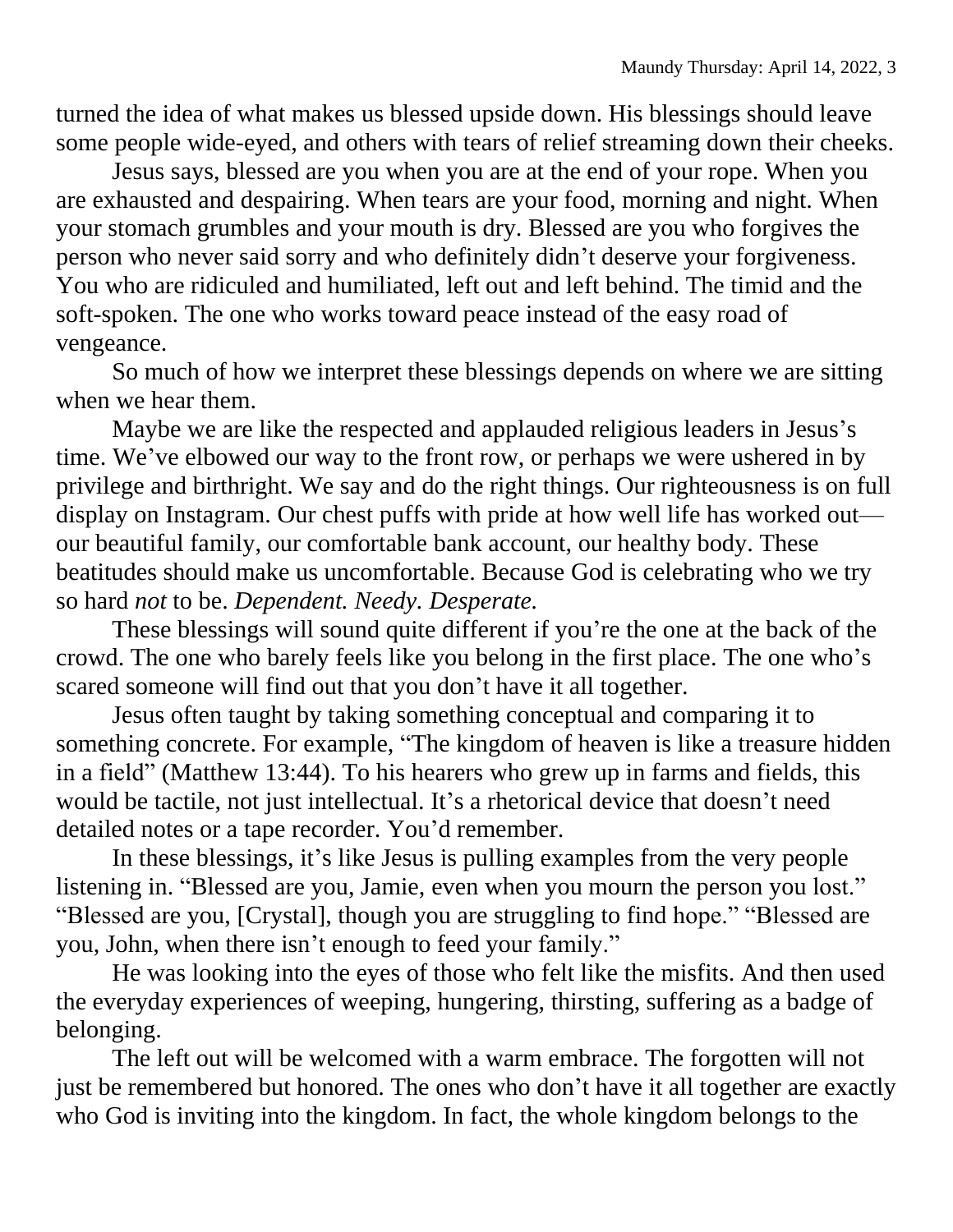ones on the edges. This is the upside-down kingdom—directly available to those of us who don't have it all together.

Sometimes the only thing that's possible is to bless life's every present moment—even, and especially, the hard ones. Blessings in those moments fall like a summer rain over the driest times and places in our lives. And though a blessing seems counterintuitive in moments of grief and sorrow, that's when you need to be reminded of the presence of God most—the God whose kingdom is available to all of us.

The world looks a bit strange from here, upside down. But maybe it's how it's supposed to be: our feet rooted in heaven.

## **A Blessing for When You Don't Feel #Blessed**

*Blessed am I* when I lose sleep over what troubles me. When my worries keep me watching the clock tick by. When I have no energy to do anything but fret. The kingdom of God is here and now.

*Blessed am I* when I am drowning in grief. When wave after wave after wave crashes over me. When I start to feel okay, then something reminds me of what I've lost, and I'm pulled under once again. God promises to comfort me.

*Blessed am I* when I feel silenced and afraid to speak up. When I am forgotten and left out. When I feel small and feel as though my work, my presence, my life doesn't matter. The whole world is mine.

*Blessed am I* when I am starving for justice. When the world around me feels so unfair that I could scream, but no one seems to be listening. No one seems to care. May justice flow like a river.

*Blessed am I* when someone hurts me, when I feel offended, and I don't return insult with insult. Instead, I forgive, recognizing the number of times I've needed to be forgiven.

*Blessed am I* when I strip away all the extra. When I see the world as it really is—broken, tender, fragile, beautiful. These are the same eyes that see God in everything too.

*Blessed am I* when I take the hard road. The winding one that doesn't opt for the shortcut of rage or resentment or unkind words. That doesn't pave over with trite niceties, but walks toward peacemaking. For I am God's kid.

*Blessed am I* when I face hardships of all sorts. Insults, hurt feelings, lies, and vindictive neighbors (why is loving your *actual* neighbor so hard, God?). Blessed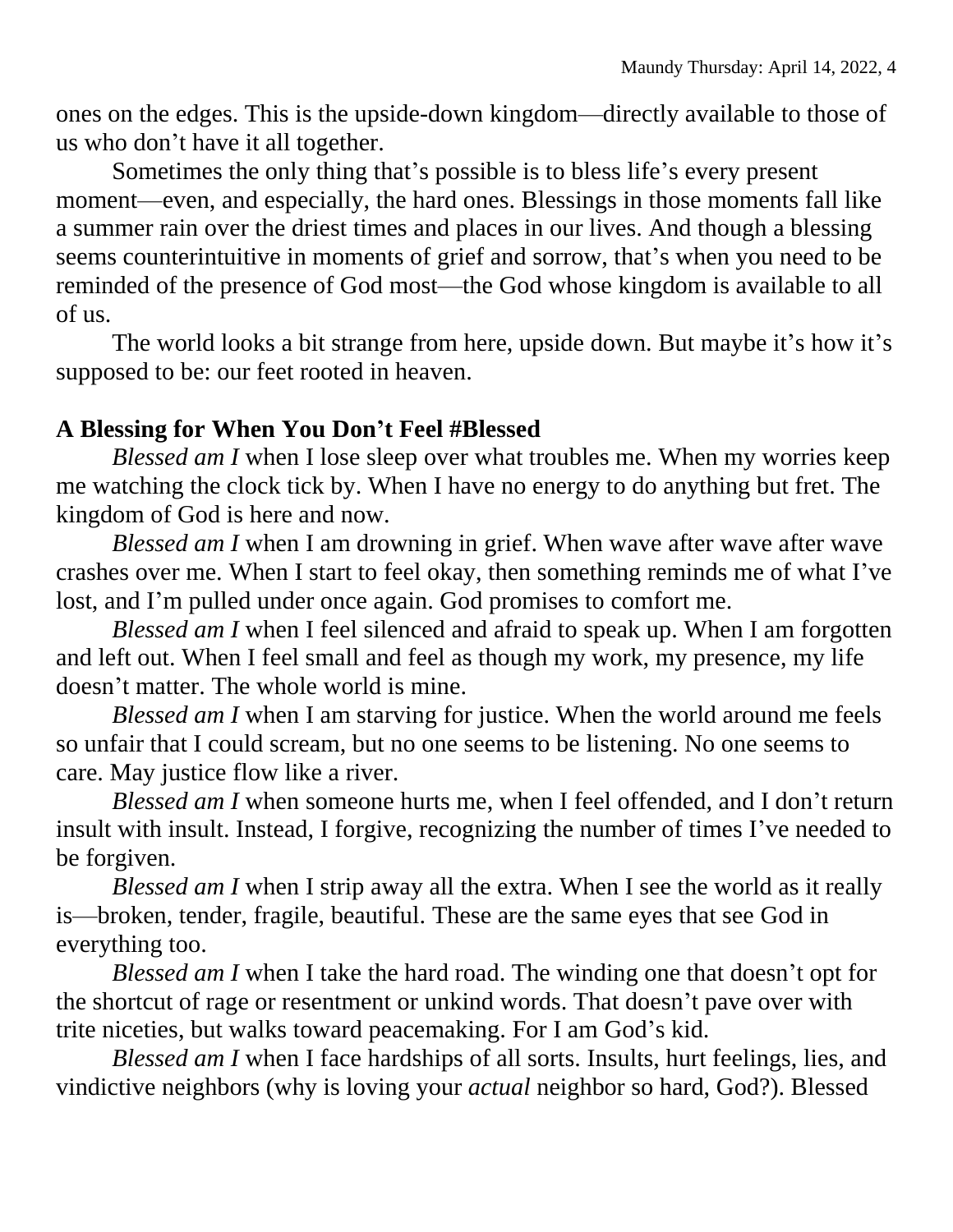am I when I work to usher in God's kingdom of love and compassion and justice and forgiveness and peace, even when it's hard.

*Blessed are we.* The imperfect and don't-have-it-all- together. God's beloved.

**AN INVITATION TO THE UPPER ROOM** *John 13: 1-17, 31b-35* (NRSV) Now before the festival of the Passover, Jesus knew that his hour had come to depart from this world and go to the Father. Having loved his own who were in the world, he loved them to the end. The devil had already put it into the heart of Judas son of Simon Iscariot to betray him. And during supper Jesus, knowing that the Father had given all things into his hands, and that he had come from God and was going to God, got up from the table, took off his outer robe, and tied a towel around himself. Then he poured water into a basin and began to wash the disciples' feet and to wipe them with the towel that was tied around him.

He came to Simon Peter, who said to him, "Lord, are you going to wash my feet?" Jesus answered, "You do not know now what I am doing, but later you will understand."

Peter said to him, "You will never wash my feet." Jesus answered, "Unless I wash you, you have no share with me." Simon Peter said to him, "Lord, not my feet only but also my hands and my head!" Jesus said to him, "One who has bathed does not need to wash, except for the feet, but is entirely clean. And you are clean, though not all of you." For he knew who was to betray him; for this reason he said, "Not all of you are clean."

After he had washed their feet, had put on his robe, and had returned to the table, he said to them, "Do you know what I have done to you? You call me Teacher and Lord—and you are right, for that is what I am. So if I, your Lord and Teacher, have washed your feet, you also ought to wash one another's feet. For I have set you an example, that you also should do as I have done to you. Very truly, I tell you, servants are not greater than their master, nor are messengers greater than the one who sent them. If you know these things, you are blessed if you do them.

When he had gone out, Jesus said, "Now the Son of Man has been glorified, and God has been glorified in him. If God has been glorified in him, God will also glorify him in himself and will glorify him at once.

Little children, I am with you only a little longer. You will look for me; and as I said to the Jews so now I say to you, 'Where I am going, you cannot come.'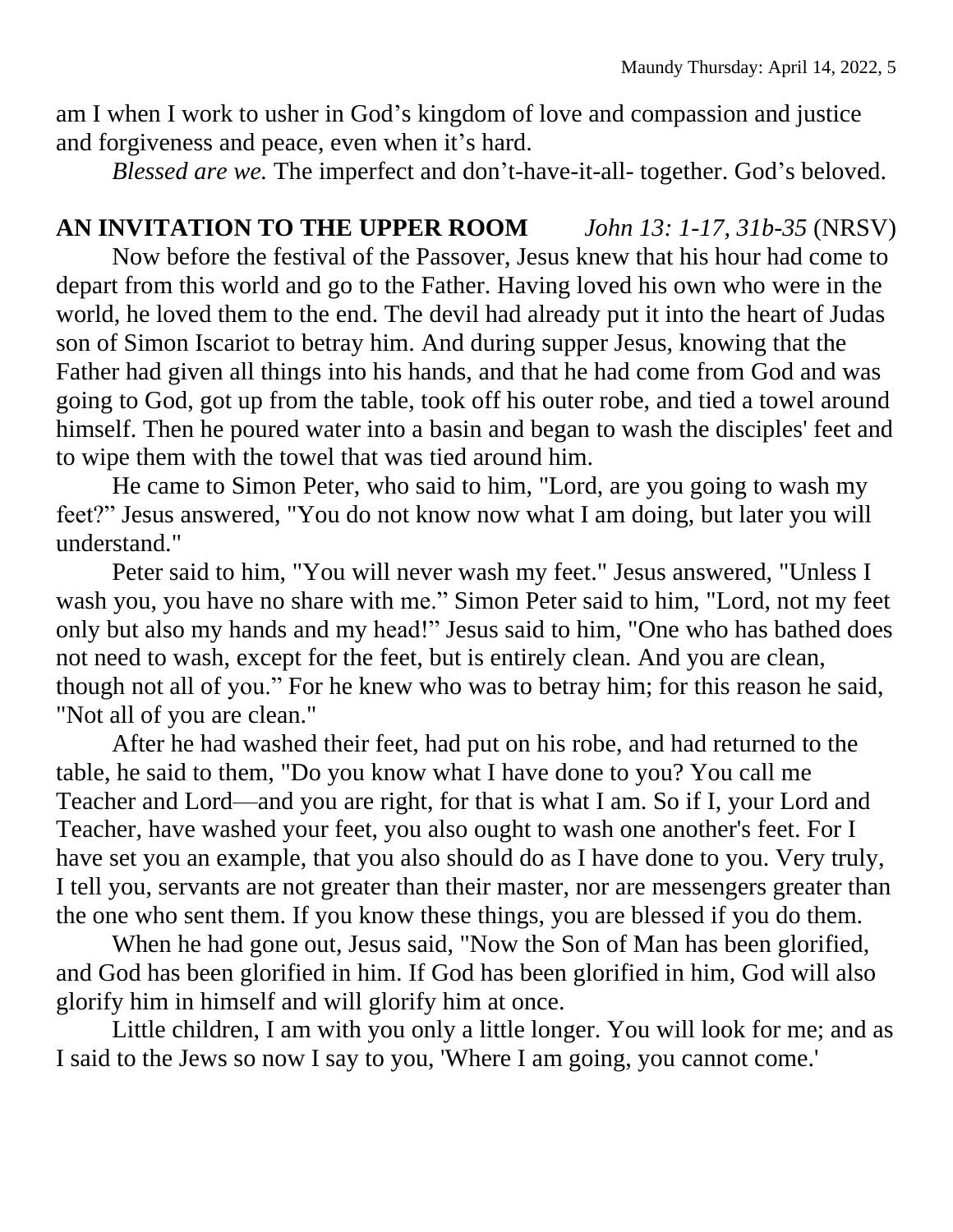I give you a new commandment, that you love one another. Just as I have loved you, you also should love one another. By this everyone will know that you are my disciples, if you have love for one another."

# **A Good Enough Step**

We love blessing people we find easy to love. But Jesus knew that night there were people who would betray him, and he washed their feet anyway…

So now it is your turn. If you are comfortable doing so, close your eyes and call to mind a few people that "rub you the wrong way," that have made your life less-than-easy, or that you just struggle to like at all. Take your time. Do you see them? *[silent time of reflection]* Imagine yourself across a water basin from them. Imagine washing their feet, or hands. Imagine blessing them. Even…*especially…*if you don't want to. Take another few moments to visualize this. *[silent time of reflection I* invite you to open your eyes if they have been closed. Not easy. And it is ok if you couldn't bring yourself right now to bring their image into this moment–we can help each other make this good enough step. Let's hear one of the oldest blessings "in the Book," keeping in mind those we love and those we struggle to love: "The Lord bless you and keep you; the Lord make his face to shine upon you and be gracious to you; the Lord lift up his countenance upon you and give you peace." (Numbers 6:24–26)

# **WE GATHER AT THE TABLE**

# **Hymn** *Let Us Break Bread Together*, #699



**Set Your Place at the Table**—Communion was first celebrated in the homes of those in the early church. Friends and family would gather together to pray, singing songs, and break bread. We carry on that tradition today. Whatever you have on hand to celebrate communion will work just fine, because this ancient ritual is not about what we use for this meal or where we partake of it. Instead, it is about the act of remembrance. So, gather around the table, prepare your place, and remember that Christ is in our midst.

**Our Invitation**—Christ proclaimed freedom for the bound, justice for the oppressed, grace for the lost, love for the prodigal. Through the life and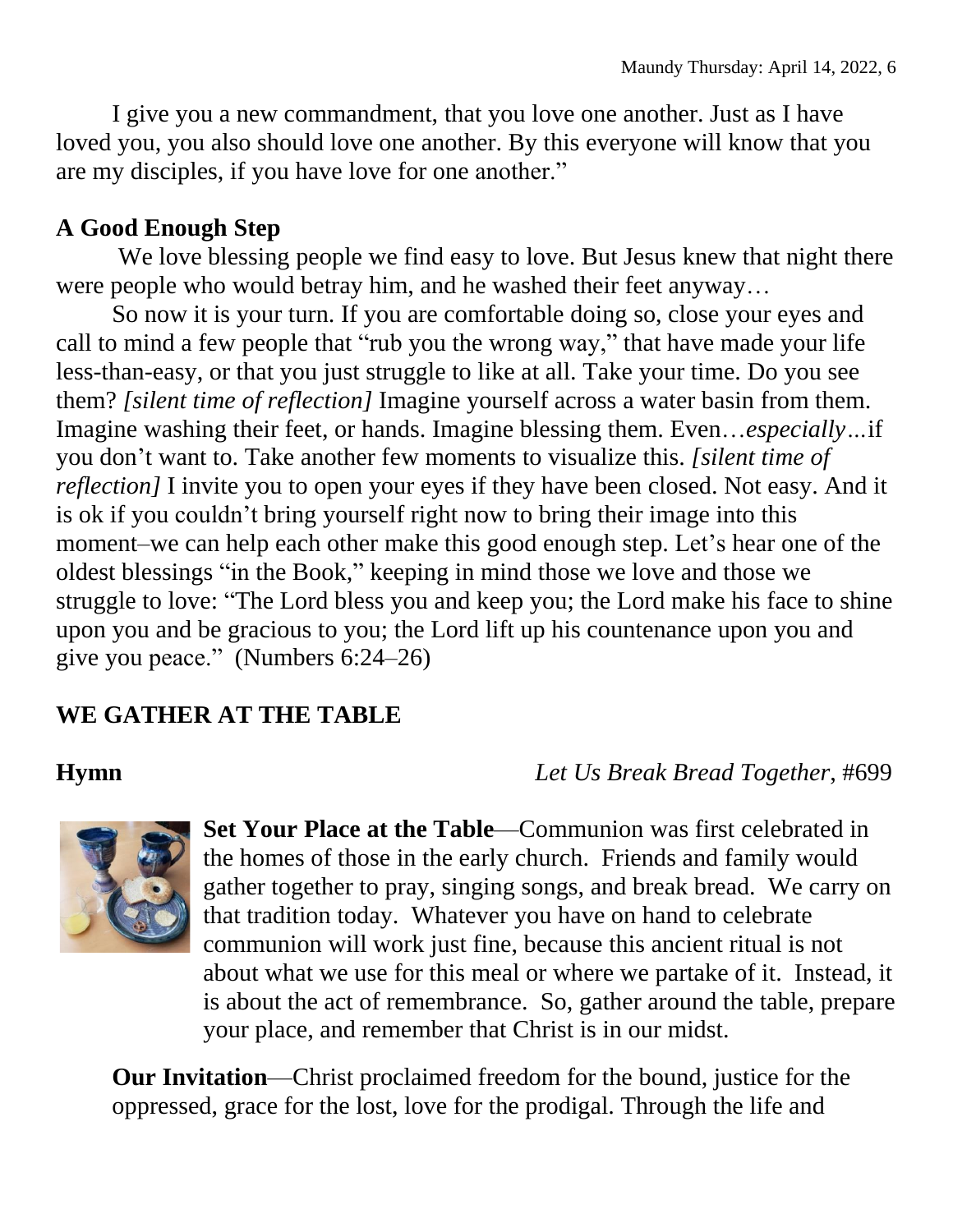ministry of Jesus, we can imagine and live into a community where all who struggle are taken into loving arms and those who struggle to love are invited into greater compassion. We gather at Christ's table to receive the blessing he so freely offers.

**The Words of Institution**— On the night in which he gave himself up for us, he took bread, gave thanks to you, broke the bread, gave it to his disciples, and said: "Take, eat; this is my body which is given for you. Do this in remembrance of me." When the supper was over, he took the cup, gave thanks to you, gave it to his disciples, and said: "Drink from this, all of you; this is my blood of the new covenant, poured out for you and for many for the forgiveness of sins. Do this, as often as you drink it, in remembrance of me." And so, we remember…we offer ourselves…we proclaim God's love…

**Our Confession**— Merciful, Mighty, Matchless One, you have loved us to the end. There was betrayal in our heart, yet you loved us anyway. You knew we would deny you, yet you loved us anyway. In our selfishness, we balked, we objected, we disapproved, yet you loved us anyway. We sought to point the finger at anyone other than ourselves, yet you loved us anyway. Forgive us we pray. Renew our healing convictions, restore our call to service, rekindle our flame for justice, that we may once again become your people of peace. Amen.+

**Assurance of Grace—** Hear and receive the good news. The One who created us has called us. There is now no condemnation, no shame at the table of God. Only the love that makes us whole again. Only the love we offer others. In God's name we are forgiven. Many: In God's name we have been set free. Amen.+

**Blessing Our Meal**— Pour out your Holy Spirit on us gathered here, and on these gifts of bread and fruit of the vine. Make them be for us blessing for our days, love for simple and ordinary lives, fuel for justice in this world. By your Spirit open us to each other. Open us to the world, making us one in you, through Christ, in the power of your amazing grace! Amen.

**We Share the Bread and the Cup** – As you eat the bread, remember, "This is the body of Christ broken for you." Take and eat. As you drink the cup, remember, "This is the blood of Christ shed for you and the forgiveness of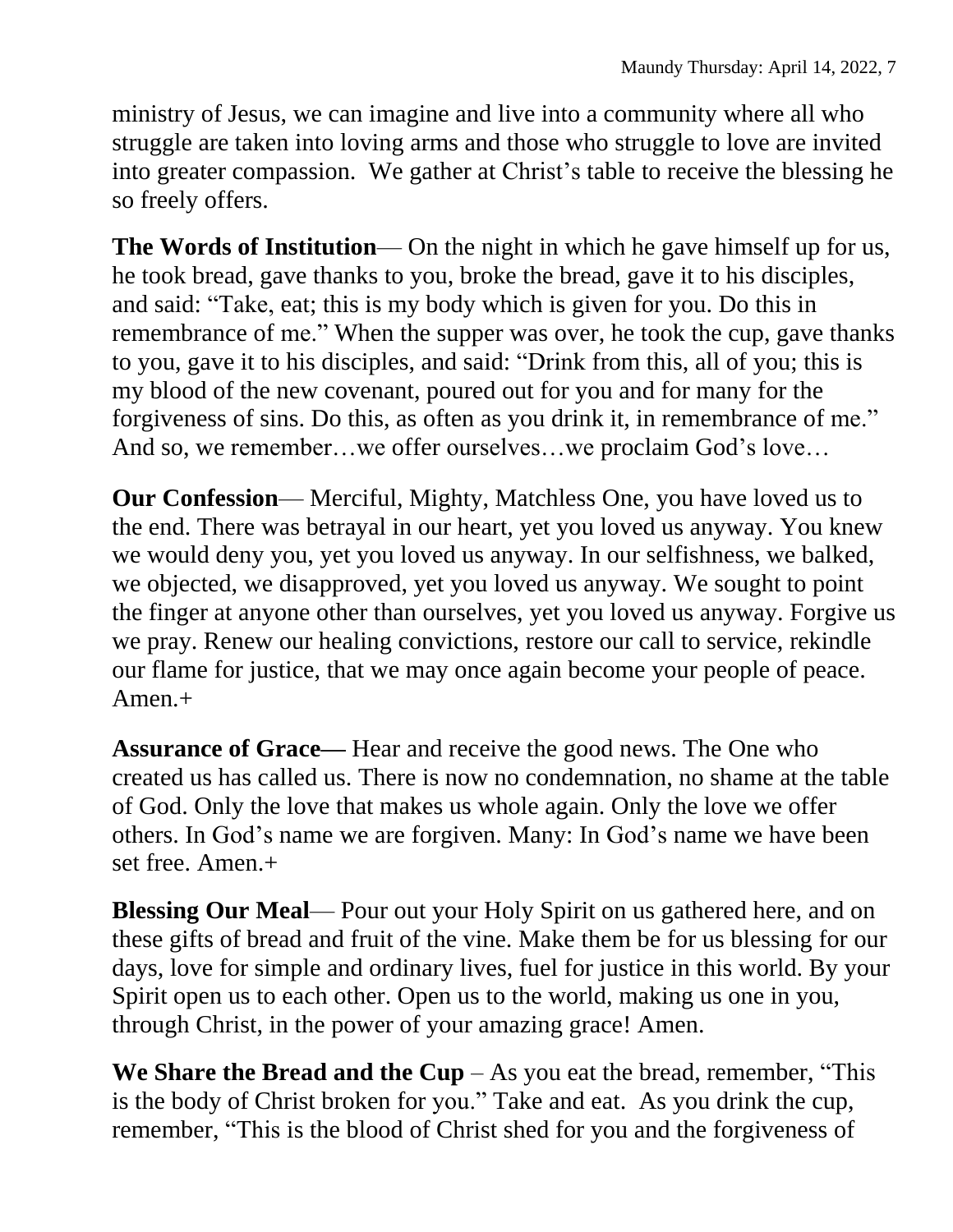sins." Take and drink.

**We Give Thanks**—Almighty God, we give you thanks for the gift of our Savior's presence in the simplicity and splendor of this holy meal. Unite us with all who are fed by Christ's body and blood that we may faithfully proclaim the good news of your love and that your universal church may be a rainbow of hope in an uncertain world; through Jesus Christ our Redeemer.  $A$ men. $=$ 

## **Hymn** *Go to Dark Gethsemane,* #272

**The Garden Vigil—**We end tonight's service with a reading from Luke as Jesus holds vigil in the garden. You're welcome to stay for a few moments to tend to this garden in prayer, to wait and watch with Jesus, and we ask that you leave in quiet*.* 

## Luke 22: 39-53

He came out and went, as was his custom, to the Mount of Olives; and the disciples followed him. When he reached the place, he said to them, "Pray that you may not come into the time of trial." Then he withdrew from them about a stone's throw, knelt down, and prayed, "Father, if you are willing, remove this cup from me; yet, not my will but yours be done." [Then an angel from heaven appeared to him and gave him strength. In his anguish he prayed more earnestly, and his sweat became like great drops of blood falling down on the ground.] When he got up from prayer, he came to the disciples and found them sleeping because of grief, and he said to them, "Why are you sleeping? Get up and pray that you may not come into the time of trial."

While he was still speaking, suddenly a crowd came, and the one called Judas, one of the twelve, was leading them. He approached Jesus to kiss him; but Jesus said to him, "Judas, is it with a kiss that you are betraying the Son of Man?" When those who were around him saw what was coming, they asked, "Lord, should we strike with the sword?" Then one of them struck the slave of the high priest and cut off his right ear. But Jesus said, "No more of this!" And he touched his ear and healed him. Then Jesus said to the chief priests, the officers of the temple police, and the elders who had come for him, "Have you come out with swords and clubs as if I were a bandit? When I was with you day after day in the temple, you did not lay hands on me. But this is your hour, and the power of darkness!"